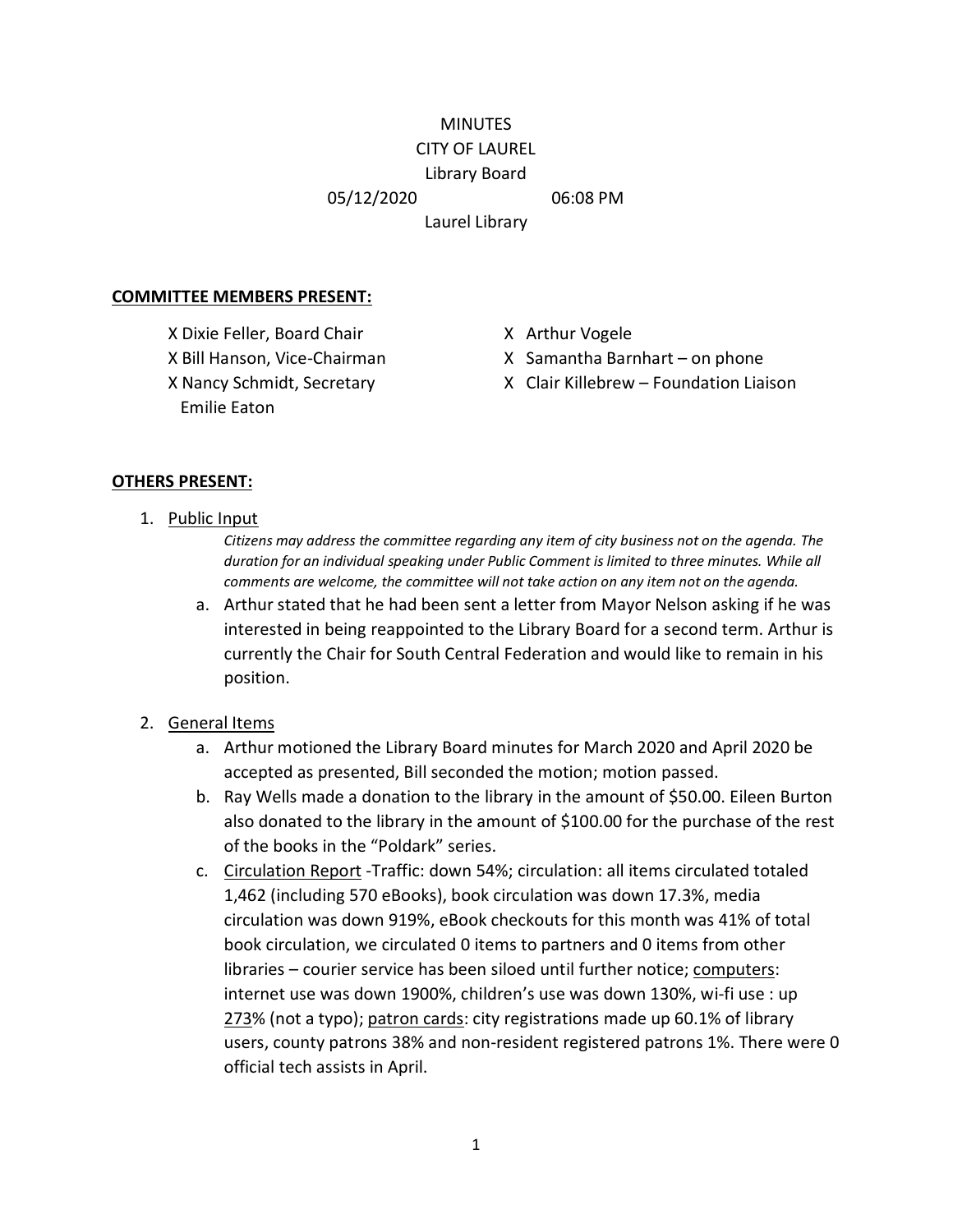## 3. New Business

- a. Nancy has applied for e-rate funding this year (2020) to help offset internet and phone costs for the next fiscal year. We are waiting for approval to find out how much we will receive off our Spectrum bill.
- b. There hasn't been any information about the budget except a cc'd email from Mrs. Langve to Fire Chief Peters stating that Mayor Nelson has given her his instructions, but we needed to be patient about receiving our budgets from her. Dixie recommended that we work on the numbers and present what we have to the Council in June.
- c. The Summer Reading Program may be going digital this year. The Lego Guy that had arranged to participate this summer has cancelled his show because of COVID-19 restrictions.
- d. Montana Correction Enterprises has been asked to give a quote on new shelving in the library. The Foundation is looking at pursuing grants to update the shelving in the library along with the circulation desk and the conference table. Part of updates will be in honor of former librarian Margaret Freund. As soon as we have more information, we will share it with the Board.
- e. Bob Engel has been in to ask about the status of resuming library activities. Board members discussed plans to resume activities and decided that none should resume until the end of May or until Governor Bullock moves to Stage 3 reopening procedures. Arthur motioned that we follow the Governor's guidelines for reopening, Samantha seconded the motion; motion passed.

# 4. Old Business

- a. COVID-19 guidelines for the library will involve staying with limited hours until the end of May (or longer) and not resuming activities and programs as discussed in last topic.
- b. The School Lunch Program will continue for until the end of May as it is currently running – 3 days a week with multiple meals being given at a time to each child. When school is dismissed for the summer there may be some changes made to how, and when, the meals are served. We will post new information on our website and Facebook page.
- c. The South Central Federation meeting was held twice this spring: Saturday, March  $14<sup>th</sup>$  at the Laurel Public Library and online April  $16<sup>th</sup>$ . There will be 2 sets of minutes to submit for approval at the next Federation meeting being held in Red Lodge on September 12, 2020.
- d. The Foundation is not able to hold its regular spring meeting this year due to COVID-19 guidelines. The suggestion was made that we set up the ability of patrons to make donations online in lieu of a book sale – giving them a letter of receipt to use for taxes or as credit on the next book sale.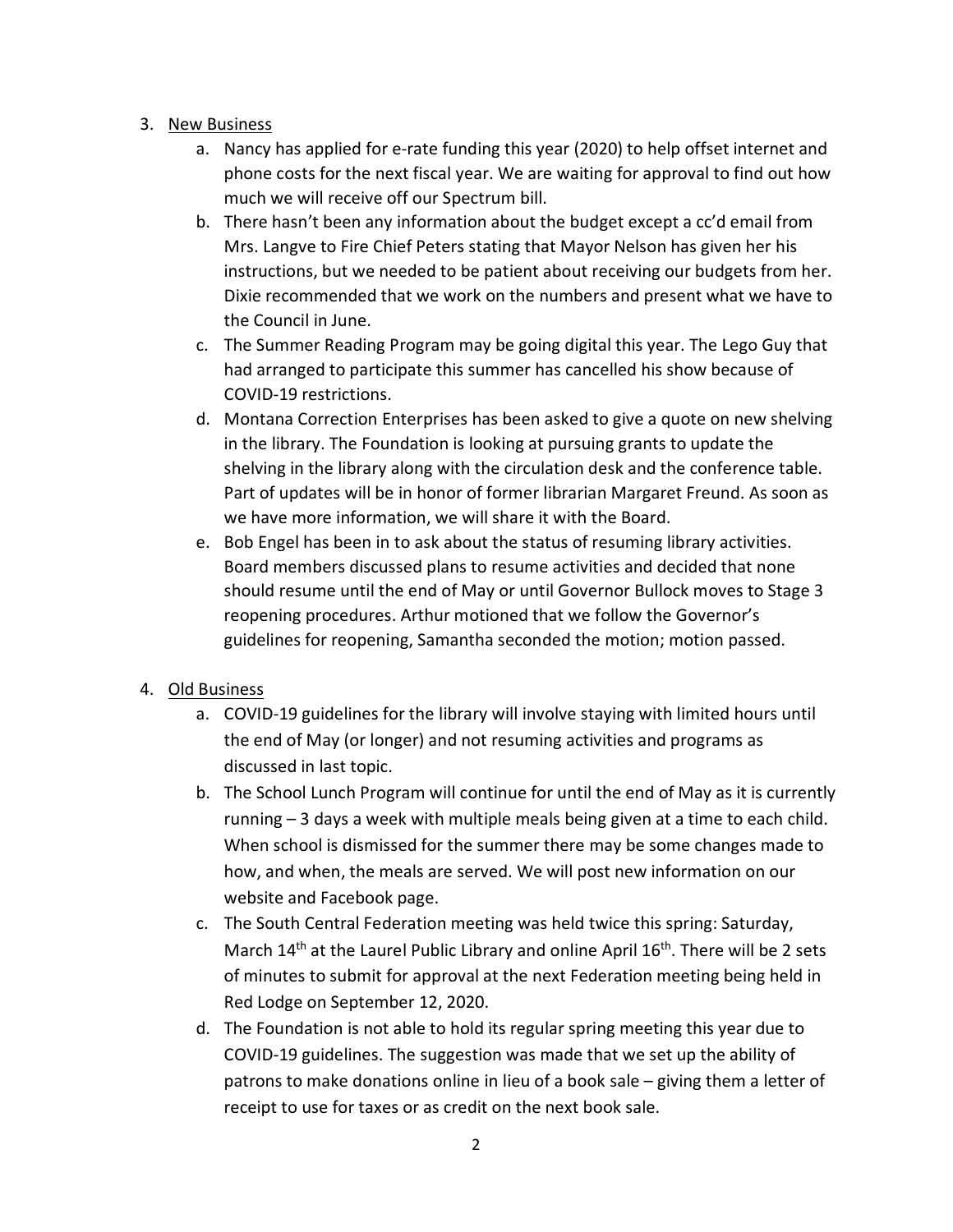- e. Invoices for March and April 2020 were reviewed. There were no questions about the expenditures. Bill motioned that the invoices be accepted as presented for payment, Arthur seconded the motion; motion passed.
- f. The library received over \$500 in memorials from 12 donors in honor of Marilee Wold. These monies will be used toward expenses from MCE items.
- g. Montana Library Association was cancelled but the classes are being posted online as free webinars. Anyone that signs up through ASPeN can attend the webinars.
- h. Nancy attended the Network Advisory Council meeting online. The NAC members voted to authorize the State Library to use CARES money for library hot spots, MontanaLibrary2Go funding, and online reading program. Each public library will receive at least 2 hot spots to loan to patrons for a 14-day period. This will include the data contract to run the hot spots. MontanaLibrary2Go will receive over \$80,000 in funding to help purchase more electronic content for patrons. The program, ReadSquared, will be made available to public libraries that wish to participate for the Summer Reading Program. This will be all online and we will have access to it for 2 years – all year long.

# 5. Other Items

- a. Arthur stated that it was time to address the non-attendance and lack of participation in library affairs of the Board members. To date, there is one Board member that has seemingly stopped attending the board meetings and hasn't helped promote the library in any way over the last 12 months. The voting Board members further discussed the lack of said participation and unwillingness to attend trainings at length. Arthur motioned that the membership of Emelee Eaton be revoked and removed as a regular member of the Library Board of Trustees. Bill seconded the motion; motion passed.
- b. Clair Killebrew expressed an interest in returning to the Board if we are unable to fill the open seat now vacated by Emelie Eaton.
- c. Upcoming Items:

The library will be closed for the Memorial Day weekend Friday, May 22<sup>nd</sup> through Monday, May 25<sup>th</sup>. Staff will take vacation days or remaining personal hours for this weekend.

# 6. Announcements

a. Next regular meeting is Tuesday, June 9, 2020 at 6:00 pm in the Community Room of the Laurel Public Library.

Bill motioned to adjourn the meeting at 7:36 pm, Arthur seconded the motion; motion passed.